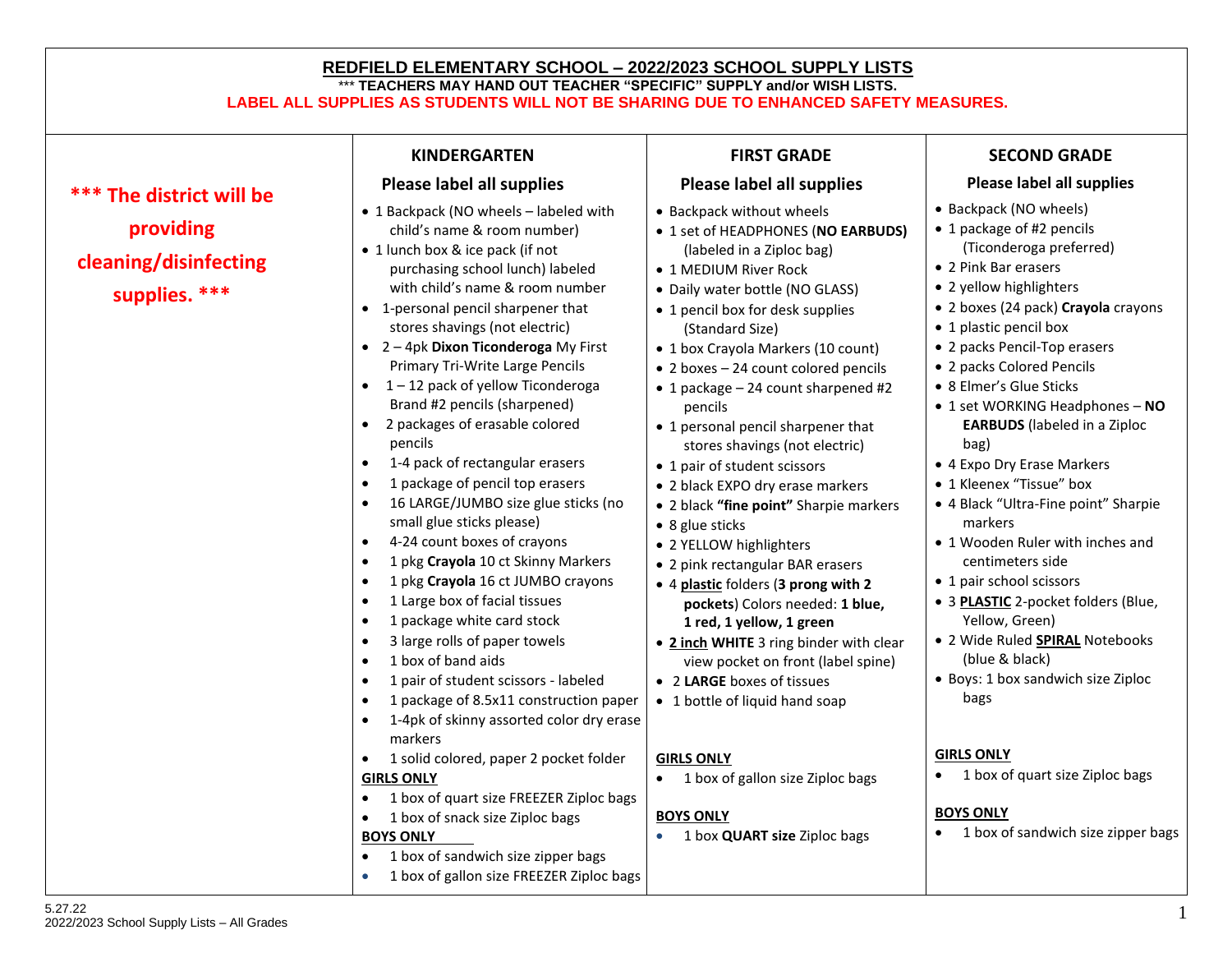| <b>FOURTH GRADE</b><br>Please label all supplies<br>Headphones for use with<br>computer (over the ear, not<br>earbuds, work best)<br>One - 2-inch binder<br>$\bullet$<br>8 Tab binder dividers<br>4 hardcover composition<br>books<br>1 box 24 count sharpened<br>Ticonderoga pencils<br>• 4 thick dry erase markers<br>chisel tip - dark colors<br>2 blue Flair pens<br>2 black fine point Sharpies<br>2 black think point Sharpies<br>1 eraser<br>$\bullet$<br>Sticky notes 3" x 3"<br>$\bullet$<br>2 boxes tissues, square<br>$\bullet$<br>Colored pencils<br>$\bullet$<br>6 glue sticks<br>$\bullet$<br>1 pair of scissors<br>$\bullet$ | 4th/5th CGP<br>Please label all supplies<br>4 dry erase markers<br>Headphones<br>5 composition notebooks<br>2 - pocket folders with 3<br>prongs<br>1 pencil pouch<br>1 pencil sharpener that<br>stores shavings (not<br>electric)<br>3 glue sticks, 1 bottle of glue<br>2 packages of 3x3 post-its:<br>1 blue, 1 yellow<br>2 packages of 3x5 notecards<br>1 pair scissors<br>2 boxes of tissues<br>$\bullet$<br>1 black fine tip Sharpie<br>1 black regular tip Sharpie<br>3 highlighters: 1 yellow,<br>1 pink, 1 green<br>1 box pencils - sharpened<br>$\bullet$<br>1 package of wide ruled |
|---------------------------------------------------------------------------------------------------------------------------------------------------------------------------------------------------------------------------------------------------------------------------------------------------------------------------------------------------------------------------------------------------------------------------------------------------------------------------------------------------------------------------------------------------------------------------------------------------------------------------------------------|----------------------------------------------------------------------------------------------------------------------------------------------------------------------------------------------------------------------------------------------------------------------------------------------------------------------------------------------------------------------------------------------------------------------------------------------------------------------------------------------------------------------------------------------------------------------------------------------|
| 1 soft pencil pouch<br>$\bullet$<br>1 personal pencil sharpener,<br>hold shavings<br>2 Clorox wipes<br>$\bullet$<br>12 packs 3 x 5 index cards<br>$\bullet$<br>1 ruler with standard and<br>metric                                                                                                                                                                                                                                                                                                                                                                                                                                          | filler paper<br>3 ballpoint pens: 1 red, 1<br>blue, 1 black<br>1 box of multicolor fine tip<br>markers                                                                                                                                                                                                                                                                                                                                                                                                                                                                                       |
| Please label all supplies                                                                                                                                                                                                                                                                                                                                                                                                                                                                                                                                                                                                                   | REDFIELD ELEMENTARY SCHOOL - 2022/2023 SCHOOL SUPPLY LISTS<br>*** TEACHERS MAY HAND OUT TEACHER "SPECIFIC" SUPPLY and/or WISH LISTS.<br>LABEL ALL SUPPLIES AS STUDENTS WILL NOT BE SHARING DUE TO ENHANCED SAFETY MEASURES.<br>$1 - 1$ in. 3 ring binder with clear<br>$4 - 3$ prong poly pocket folders<br>(1 red, 1 yellow, 1 green, 1 blue)<br>3 Mead hard cover Composition<br>Headphones for computer labs<br>1 box - 24 count Ticonderoga                                                                                                                                              |